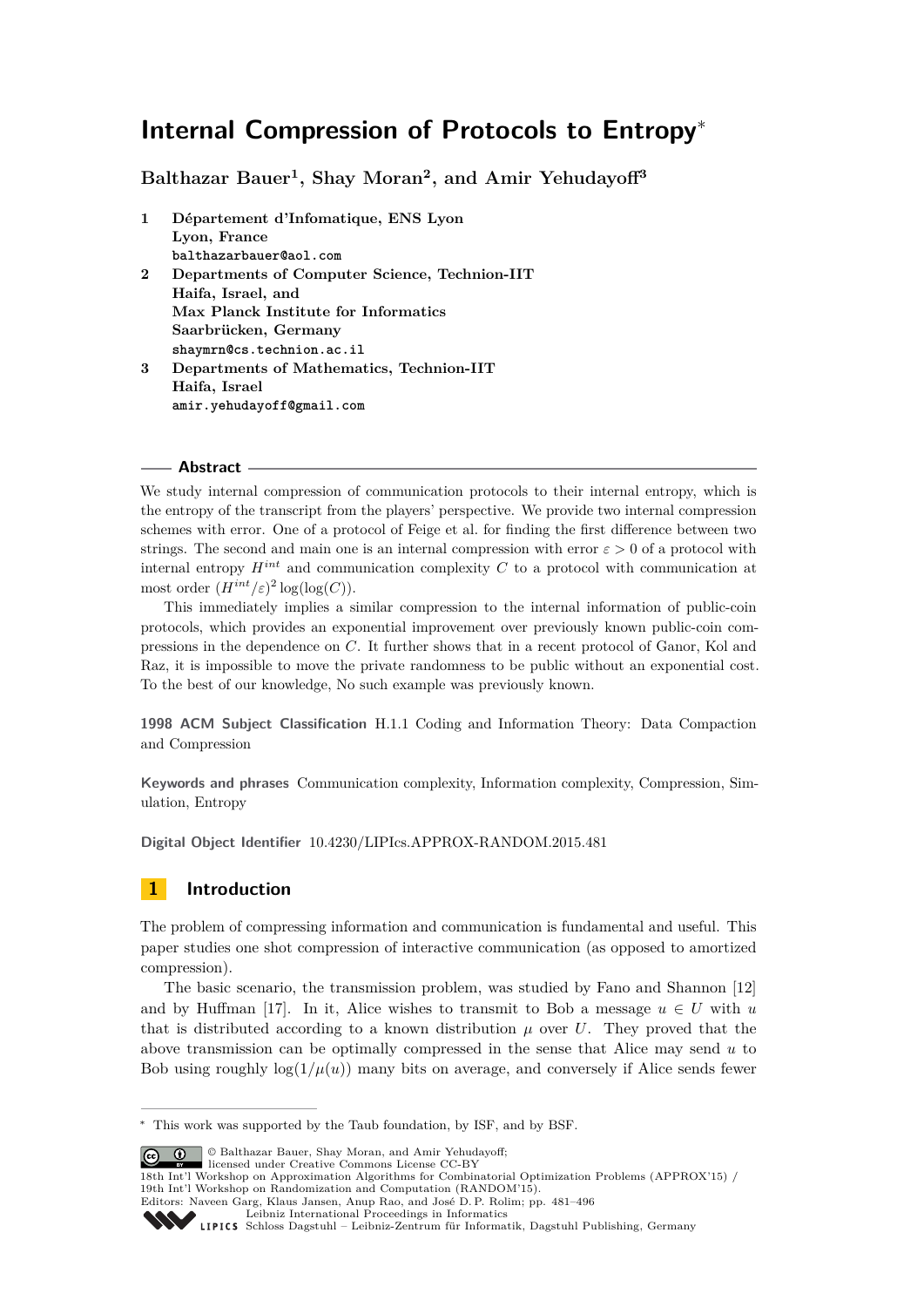than  $log(1/\mu(u))$  bits on average then information is lost. In the transmission problem, the information flow is one-way, only Alice talks.

How about more complex communication protocols in which both sides are allowed to talk? The standard model for interactive communication was introduced by Yao [\[28\]](#page-13-2). Interactive communication, not surprisingly, allows for more efficient conversations than one-way ones. For example, the following lemma (which we also use later on) demonstrates the power of interaction (and of public randomness) in handling a variant of the transmission problem in which only Bob knows the distribution *µ* over *U*.

<span id="page-1-0"></span>**► Lemma 1.1.** *Let U be a finite set, and*  $0 < \varepsilon < 1/2$ *. Assume Alice knows some*  $u_a \in U$  *and that Bob knows a distribution µ on U which Alice does not know. Using public randomness, Alice and Bob can communicate at most*  $2 \log(1/\mu(u_a)) + \log(1/\varepsilon) + 5$  *bits, after which Bob outputs*  $u_b$  *so that*  $u_a = u_b$  *with probability at least*  $1 - \varepsilon$ *.* 

This lemma describes a one shot protocol (i.e. for a single instance) that enables transmission when Bob has some prior knowledge on Alice's input. A stronger version of this lemma was proved in [\[5\]](#page-12-0) and also in [\[6\]](#page-12-1), but since this lemma is sufficient for us and its proof is simpler than that of [\[5,](#page-12-0) [6\]](#page-12-1) we provide its proof in Section [A.3.](#page-14-0) A related result for the case when there is also an underlying distribution on Alice's input is the Slepian-Wolf theorem [\[26\]](#page-13-3) which solves an amortized version of this problem. It is also related to the transmission problem considered by Harsha et al. [\[16\]](#page-13-4) who studied the case that Alice knows *µ* and Bob wishes to sample from it.

Continuing recent works which we survey below, the main question we study is compression of interactive communication protocols. Compression of protocols, on a high level, means to simulate a given protocol  $\pi$  by a more efficient protocol  $\sigma$  in the sense that the communication complexity of  $\sigma$  is roughly the "information content" of  $\pi$ . It was shown to be strongly related to direct sum and product questions in randomized communication complexity [\[5,](#page-12-0) [2,](#page-12-2) [7\]](#page-13-5).

We describe new compression schemes, and also provide a preliminary discussion of concepts and basic facts related to compression.

#### **1.1 A preliminary discussion**

In this section we provide intuitive definitions of important concepts. See Section [2](#page-7-0) for formal definitions.

## **1.1.1 Computation and simulation**

There is a distinction between external computation and internal computation [\[2,](#page-12-2) [7\]](#page-13-5). A protocol externally computes a function *f* if an external observer can deduce the value of *f* from the transcript, and a protocol internally computes *f* if the value of *f* may be privately obtained by Alice and Bob but not necessarily by an external observer (who only sees the transcript of the protocol but not the inputs). Note that for  $f : X \times Y \to Z$  the difference between internal and external computation of  $f$  can be at most  $\log |Z|$ . Indeed, every protocol that internally computes *f* can be transformed to a protocol that externally computes *f* by adding one more message in which one of the parties sends the value of the function. Therefore, this distinction is only meaningful for large *Z*.

It is interesting that for deterministic protocols these two seemingly different notions coincide, so the strength of internal computation is evident only in randomized or distributional settings (the proof is given in Section [A.1\)](#page-14-1).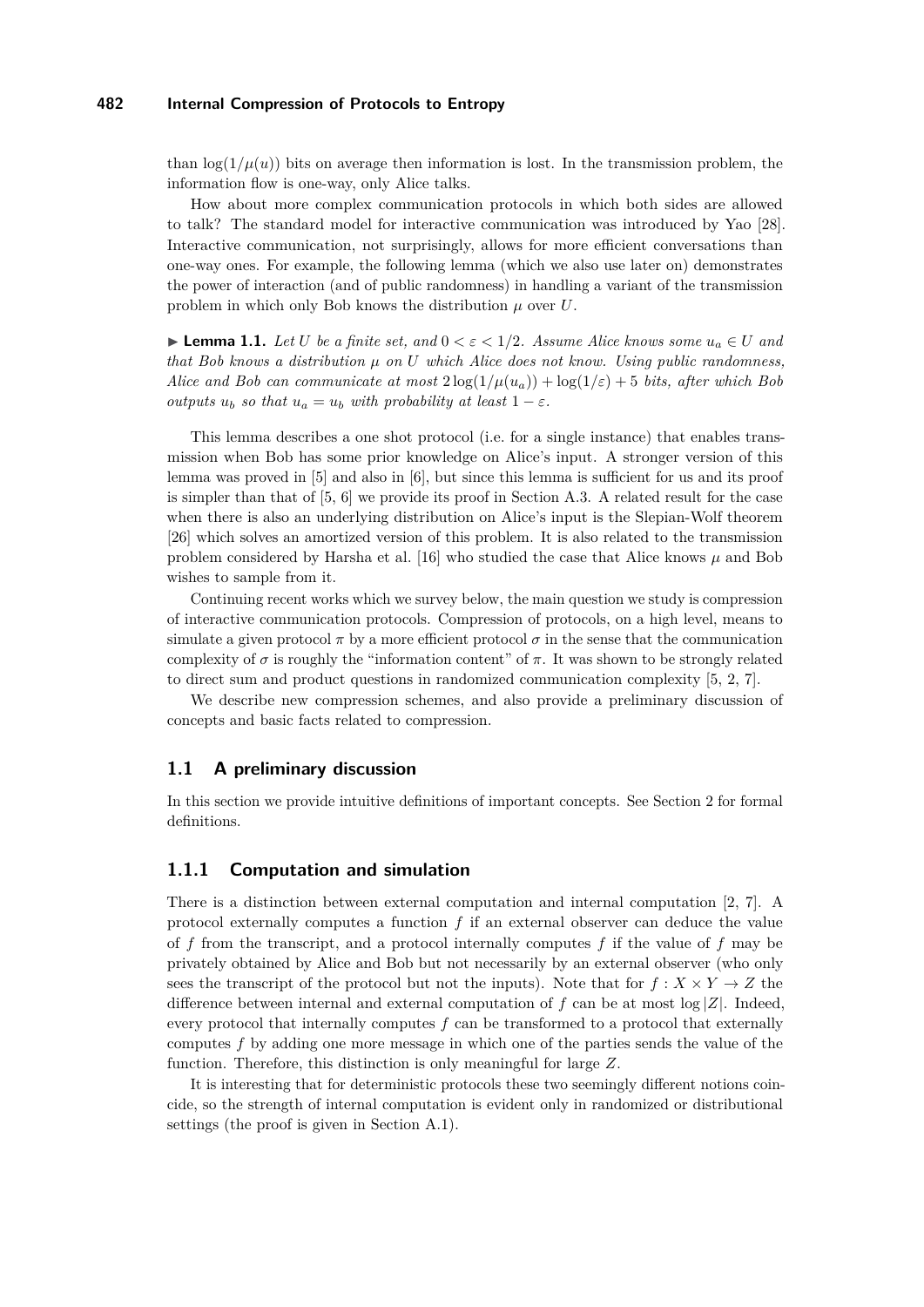<span id="page-2-0"></span>**Proposition 1.2.** Let  $f : \mathcal{X} \times \mathcal{Y} \rightarrow \mathcal{Z}$ . If  $\pi$  is a deterministic protocol that internally *computes f then it also externally computes f.*

External and internal computations induce the corresponding types of simulations. Here we provide an intuitive meaning of the notion of simulation. In Section [2](#page-7-0) we provide formal definitions, and discuss them in more detail. A protocol  $\sigma$  externally simulates the protocol  $\pi$  if an external observer who has access only to the public data (i.e. transcript and public randomness) of *σ* can deduce from it the public data of *π*. The protocol *σ* internally simulates *π* if each of Alice and Bob can obtain their private data of *π* from their private data of *π* (i.e. transcript and private randomness).

As an example which illustrates the difference between internal and external simulation, consider the simple case when  $(x, y)$  are jointly distributed so that  $x = y$ , Alice knows *x*, Bob knows *y* and  $\pi$  is the protocol in which Alice sends *x* to Bob. In this case, it is clear that the empty protocol internally simulates  $\pi$  but every external simulation of  $\pi$  must in general use many bits. This example also demonstrates that Proposition [1.2](#page-2-0) does not hold for promise problems, when the inputs are guaranteed to come from a non rectangular set.

# **1.1.2 Compression**

To define compression, we should ask ourselves what is the "benchmark quantity" that we should strive to compress to. Shannon's source coding theorem [\[25\]](#page-13-6) states that in the transmission problem (i.e., one-way communication), the entropy of the message is equal to the amortized communication of sending many independent messages. Braverman and Rao [\[5\]](#page-12-0) analogously showed that the internal information (defined below) is equal to the amortized cost of making several independent conversations. Entropy and internal information are therefore two reasonable choices for "benchmark quantities". Below we survey several additional options.

#### **1.1.3 Information complexities**

The most studied measures in the context of protocol compression are information complexities. For every communication protocol  $\pi$  and every distribution  $\mu$  on inputs, two versions of information have been defined: The internal information [\[1,](#page-12-3) [2\]](#page-12-2) denoted  $I_{\mu}^{int}(\pi)$  and the external one [\[9\]](#page-13-7) denoted  $I_{\mu}^{ext}(\pi)$  (see Section [2](#page-7-0) for formal definitions). The intuitive semantic of internal information is the amount of information the communication transcript reveals to Alice and Bob about the inputs, and the intuitive semantic of external information is the amount of information the communication transcript reveals to an external observer about the inputs. It always holds that the internal information is at most the external one, which is at most the average communication complexity  $CC_{\mu}^{avg}(\pi)$  (see e.g. [\[2,](#page-12-2) [18\]](#page-13-8)).

The following claim shows that information provides a lower bound for errorless simulations. This generalizes the basic fact that entropy provides a lower bound for errorless transmission. This claim seems to be known but we could not find an explicit reference to it so we provide a proof in Section [A.2](#page-14-2) (the special case of deterministic external simulation was proved in [\[23\]](#page-13-9)).

- <span id="page-2-1"></span> $\blacktriangleright$  **Claim 1.3.** Let  $\pi$  be a general protocol with input distribution  $\mu$ .
- *If*  $\sigma$  *simulates*  $\pi$  *externally without error then*  $\mathsf{CC}_{\mu}^{avg}(\sigma) \geq I_{\mu}^{ext}(\pi)$ *.*
- *If*  $\sigma$  *simulates*  $\pi$  *internally without error then*  $\mathsf{CC}_{\mu}^{avg}(\sigma) \geq I_{\mu}^{int}(\pi)$ *.*  $\mathcal{L}_{\mathcal{A}}$

Although  $I_{\mu}^{int}(\pi) \leq I_{\mu}^{ext}(\pi)$ , the second bullet in the claim above does not follow from the first, since not every internal simulation is an external simulation.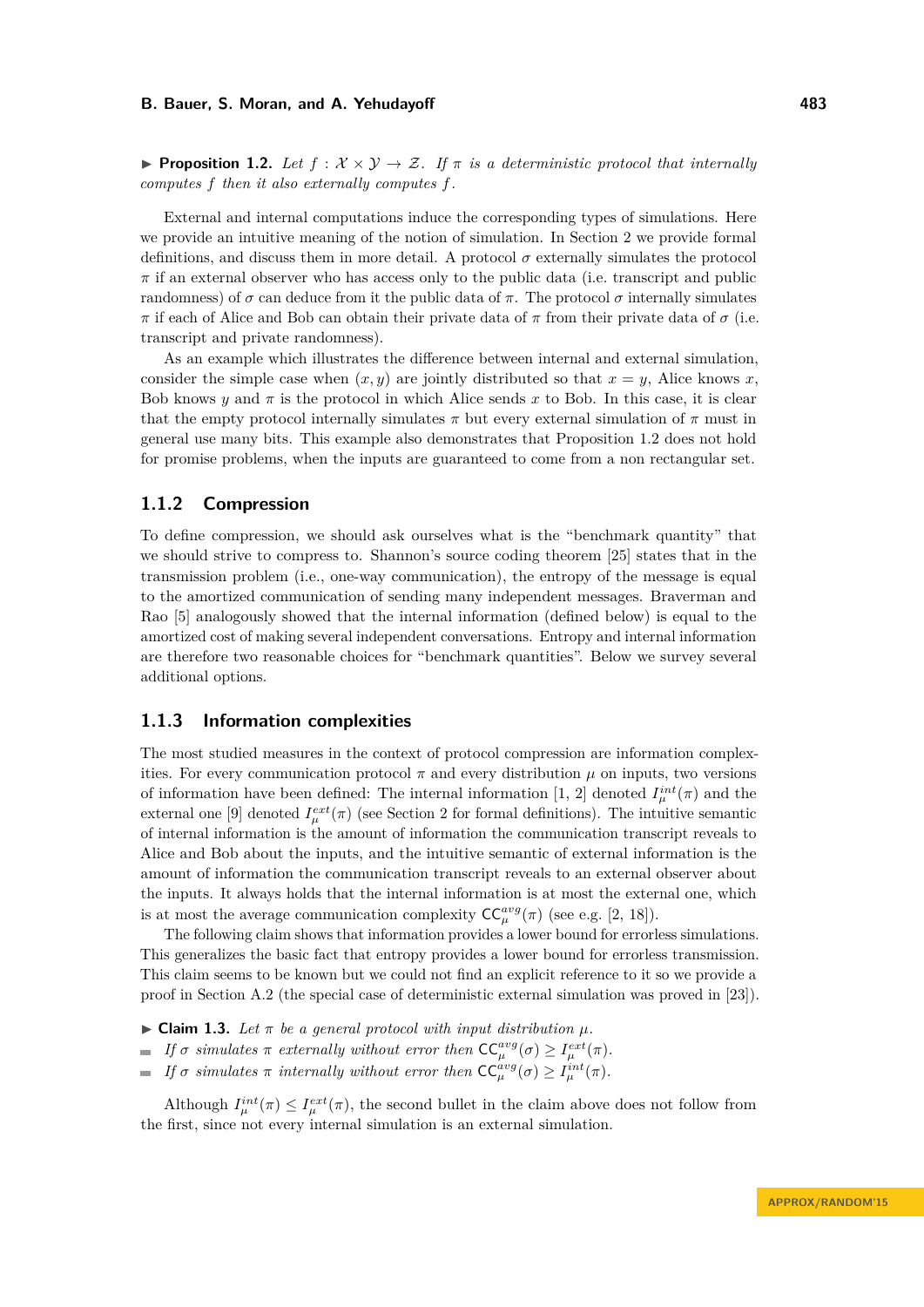In the other direction, [\[2\]](#page-12-2) provided two different compression schemes for general protocols. An external compression with error that uses roughly  $I_{\mu}^{ext}(\pi) \log(CC(\pi))$  bits, and an internal compression with error that uses roughly  $\sqrt{I_{\mu}^{int}(\pi) \cdot CC(\pi)}$  bits. A second internal compression with error that uses at most roughly  $2^{I_{\mu}^{int}(\pi)}$  bits, regardless of  $CC(\pi)$ , appears in [\[3\]](#page-12-4). Later on, [\[8,](#page-13-10) [24\]](#page-13-11) showed that the internal compression from [\[2\]](#page-12-2) applied to public-coin protocols yields a much better compression with only order  $I_{\mu}^{int}(\pi) \log(CC(\pi))$  bits. We discuss connections of these works to ours below.

## **1.1.4 Entropy complexities**

We consider two additional complexity measures for compression:

The first one, which was studied in [\[11\]](#page-13-12), is the external entropy  $H_{\mu}^{ext}(\pi)$ . Its semantic is how many bits are required for describing the transcript of  $\pi$  to an external observer. The second measure we consider is the internal entropy  $H^{int}_{\mu}(\pi)$ . Its semantic is the number of bits required in order to describe the transcript to Alice plus the number of bits required to describe the transcript to Bob (see Section [2](#page-7-0) for formal definitions).

Some connections between the information measures and the entropy measures are provided in the following claim.

 $\triangleright$  **Claim 1.4.** *Let*  $\pi$  *be a protocol with input distribution*  $\mu$ *. Then,* 

 $H_{\mu}^{ext}(\pi) \ge I_{\mu}^{ext}(\pi)$  and  $H_{\mu}^{int}(\pi) \ge I_{\mu}^{int}(\pi)$ .

*Moreover, if π does not have private randomness then*

$$
H_{\mu}^{ext}(\pi) = I_{\mu}^{ext}(\pi) \quad and \quad H_{\mu}^{int}(\pi) = I_{\mu}^{int}(\pi).
$$

As mentioned, in the case of one-way deterministic protocols, the external entropy fully captures the compression problem. The above claim combined with Claim [1.3](#page-2-1) implies that, more generally, for public-coin protocols entropy provides a lower bound on errorless simulation. Interestingly, the authors of [\[11\]](#page-13-12) proved that this lower bound is essentially tight. They gave an optimal external compression of general protocols<sup>[1](#page-3-0)</sup>

<span id="page-3-1"></span>**Find Theorem 1.5** ([\[11\]](#page-13-12)). *Every protocol*  $\pi$  *can be externally simulated without error by a protocol*  $\sigma$  *so that*  $\mathsf{CC}_{\mu}^{avg}(\sigma) \leq O(H_{\mu}^{ext}(\pi))$ *.* 

#### **1.1.5 With or without error**

Another important distinction is between exact simulation and simulation with error.

A meaningful example already appears in the transmission problem, when there is a distribution  $\mu$  on inputs  $x$  and Alice sends a (prefix free) encoding of  $x$  to Bob. Any exact solution to this problem requires expected communication of at least  $H(\mu)$ . However, if  $\mu$  is highly concentrated on a point but with probability  $\varepsilon$  it is uniform on the remaining elements, an empty protocol simulates  $\mu$  with  $\varepsilon$  error while the entropy is potentially huge. So entropy and information are not in general lower bounds for simulation with error, and the lower bounds from Claim [1.3](#page-2-1) do not hold for simulation with error.

In the other direction, we have seen that entropy (or information) provides a lower bound on errorless simualtion. We shall see below that this lower bound is not tight, that is, there are protocols with small entropy that can not be efficiently simulated without error.

<span id="page-3-0"></span><sup>&</sup>lt;sup>1</sup> They only considered deterministic protocols but their arguments can be generalized to general protocols.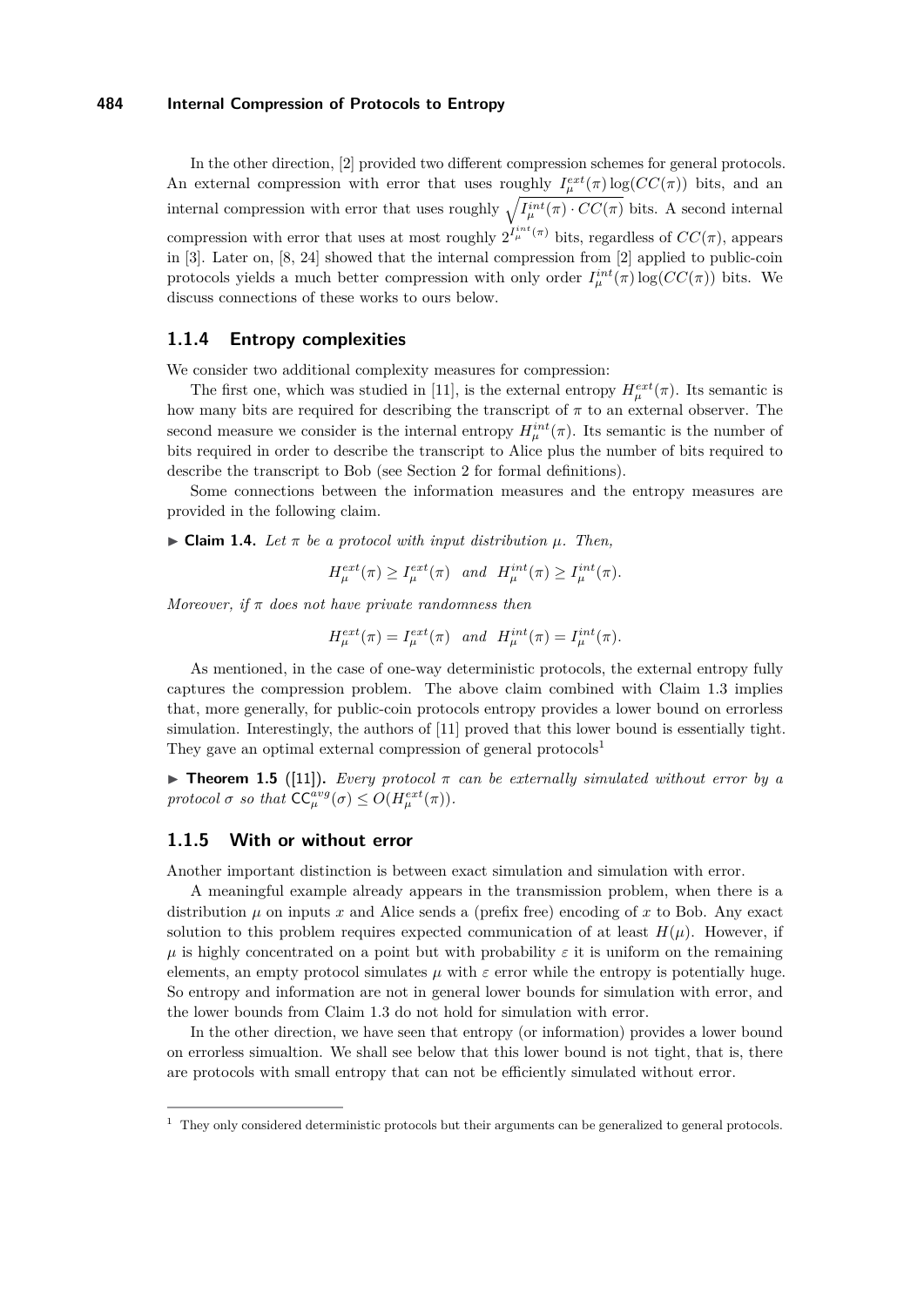#### **1.2 Internal compression**

# **1.2.1 Impossibility of errorless compression**

Theorem [1.5](#page-3-1) above provides errorless compression to external entropy. The main compression question is, however, whether a protocol can be internally simulated with communication that is close to its internal information. Motivation for studying this questions comes from direct sum and product questions in randomized communication complexity [\[5,](#page-12-0) [2,](#page-12-2) [7\]](#page-13-5).

How about an errorless internal compression to internal entropy? It is long known that internal compression to internal entropy is not always possible [\[14,](#page-13-13) [22,](#page-13-14) [20,](#page-13-15) [3\]](#page-12-4). In [\[22\]](#page-13-14), for example, Orlitsky studied zero-error compression of the transmission protocol in which Alice sends her input x to Bob who knows  $y$ , and constructed distributions on  $(x, y)$  such that every errorless internal simulation of the transmission protocol must communicate at least  $H(x)$  bits, which is strictly larger than the internal entropy  $H(x|y)$ . Later on, Naor, Orlitskty and Shor [\[20\]](#page-13-15) strengthened it to the amortized setting. A concrete statement (that can be proved e.g. using ideas from [\[3,](#page-12-4) [18\]](#page-13-8)) is that for every *n*, there is a one round deterministic protocol  $\pi$  and input distribution  $\mu$  so that  $H^{int}_{\mu}(\pi) \leq 1$  and  $CC(\pi) \leq n$  but if  $\sigma$  is an errorless internal simulation of  $\pi$  then  $CC_{\mu}^{avg}(\sigma) \geq n-2$ .

Our internal compression scheme and the ones from [\[2,](#page-12-2) [3\]](#page-12-4) must therefore introduce errors.

## **1.2.2 Finding the first difference**

Before stating our general compression scheme, we demonstrate its ideas by an internal compression of the *finding the first difference* problem, which lies at the heart of the internal compression schemes of [\[2,](#page-12-2) [8,](#page-13-10) [24\]](#page-13-11). Feige et al. [\[13\]](#page-13-16) gave an optimal randomized protocol for this problem in terms of communication complexity (Viola [\[27\]](#page-13-17) proved a matching lower bound).

<span id="page-4-2"></span>▶ **Theorem 1.6** ([\[13\]](#page-13-16)). *There is a public-coin protocol that on inputs*  $x, y \in \{0, 1\}^n$  *externally outputs the smallest index <i>i* in which  $x, y$  differ (or outputs "equal" if  $x = y$ ) with probability *at least*  $1 - \varepsilon$ *. The communication complexity of this protocol is at most*  $O(\log(n/\varepsilon))$ *.* 

The protocol of Feige et al. externally solves the problem. The following Theorem provides an internal solution for this problem, which is more efficient when the internal information is small (the protocol is presented in Section [3\)](#page-9-0).

<span id="page-4-1"></span>**► Theorem 1.7.** Let  $\mu$  be a distribution on  $(x, y) \in \{0, 1\}^n \times \{0, 1\}^n$ , and let  $\varepsilon > 0$ . Denote *by*  $i = i(x, y)$  *the smallest index in which*  $x, y$  *differ (or*  $i =$  "*equal" if*  $x = y$ *). Denote*  $h^{int} = H(i|x) + H(i|y)$ . There is a public-coin protocol and an event  $\mathcal{E} \subset \{0,1\}^n \times \{0,1\}^n$ *with probability*  $\mu(\mathcal{E}) < \varepsilon$  *so that for all*  $(x, y) \notin \mathcal{E}$ , the communication complexity of the *protocol on input*  $(x, y)$  *is at most*<sup>[2](#page-4-0)</sup>

$$
O\left(\log\left(\frac{1}{\mu(i|x)\cdot\mu(i|y)}\right)\log\left(\log(n)h^{int}/\varepsilon\right)\right),\right
$$

*and it internally computes i with probability at least*  $1 - \varepsilon$ *. The overall communication complexity with error ε is at most*

$$
O\left(\frac{h^{int}}{\varepsilon}\log\big(\log(n)h^{int}/\varepsilon\big)\right).
$$

<span id="page-4-0"></span><sup>&</sup>lt;sup>2</sup> Here and below, for simplicity of notation, we write  $\mu(i|y)$  to denote  $\mu(\{(x, y) : i(x, y) = i\}|\{y\})$ .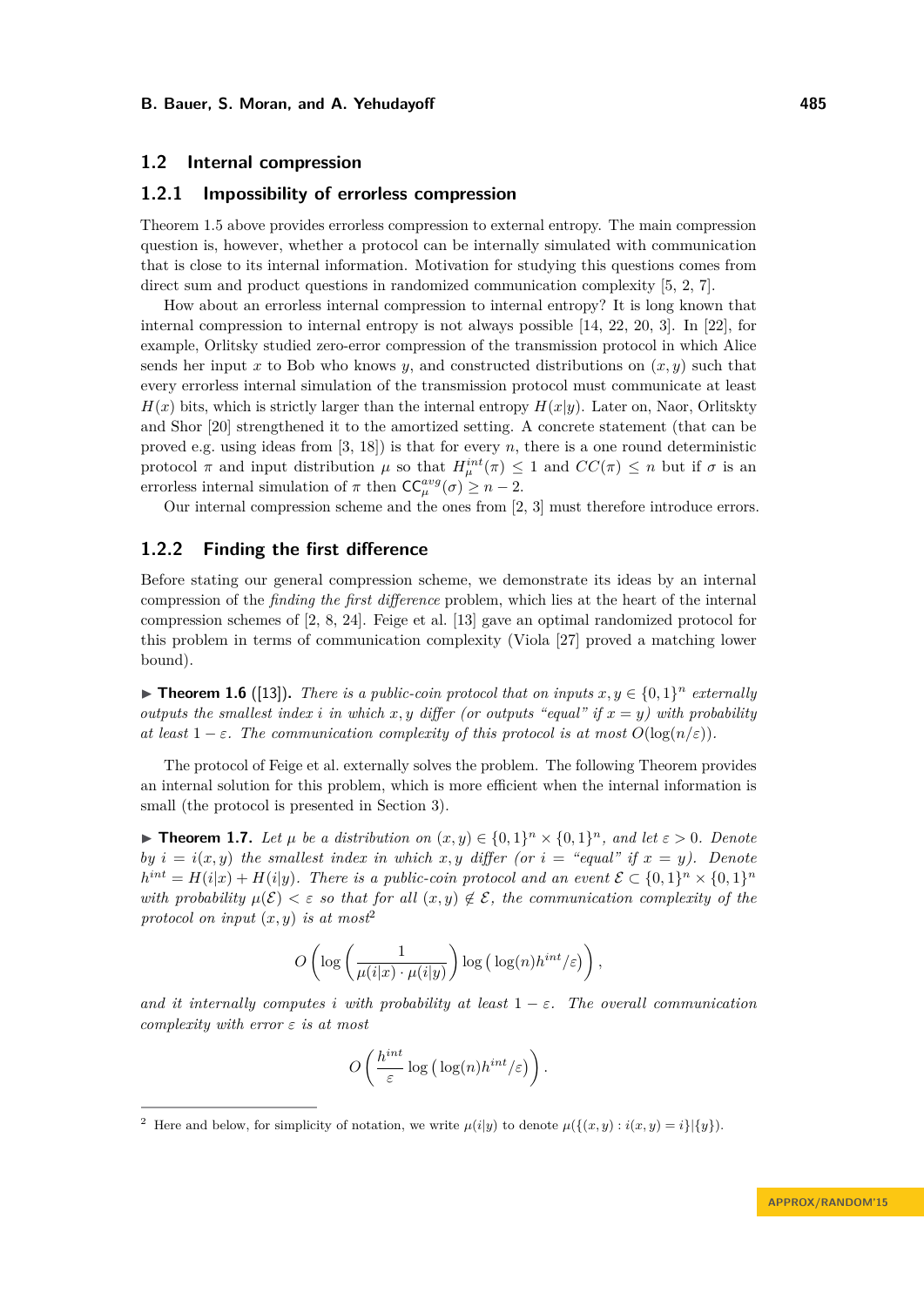We state the theorem in this form since it hints at the core of its proof. To understand it better, it may be helpful to observe

$$
H(i|x) + H(i|y) = I(i; y|x) + I(i; x|y) = \mathbb{E}_{\mu} \log \left( \frac{1}{\mu(i|x) \cdot \mu(i|y)} \right).
$$

This protocol gives an improvement over that of [\[13\]](#page-13-16) when the internal entropy is small. It highlights the importance of internal computation and may help to understand the more general compression below. It may also be useful in future internal compression schemes.

### **1.2.3 Main compression**

We finally state our internal compression scheme (see Section [4](#page-10-0) for its description). As mentioned above, such a compression must have positive error, even for one round protocols.

<span id="page-5-0"></span>**Figure 1.8.** *Let u be a distribution on*  $\mathcal{X} \times \mathcal{Y}$  *and let*  $\varepsilon > 0$ *. Let*  $\pi$  *be a protocol with inputs from*  $\mu$ *. Then, there is a public-coin protocol*  $\sigma$  *with communication complexity* 

$$
CC(\sigma) \leq O\left(\frac{\left(H^{int}_{\mu}(\pi)\right)^2}{\varepsilon^2} \cdot \log(\log(CC(\pi)))\right)
$$

*that internally simulates*  $\pi$  *with error*  $\varepsilon$ *.* 

As noted earlier, if  $\pi$  is a protocol that uses no private randomness then the internal entropy of *π* is equal to the internal information of *π*. So, for public-coin protocols, Theorem [1.8](#page-5-0) gives an internal compression in terms of internal information, which exponentially improves [\[8,](#page-13-10) [24\]](#page-13-11) in terms of the dependence on  $CC(\pi)$ . It, therefore, also concerns the power of private randomness in saving information, which we now discuss.

#### **1.2.4 Transferring private to public randomness**

Every private-coin protocol can be simulated by a public-coin protocol with the same *communication* complexity. Conversely, Newman [\[21\]](#page-13-18) proved that for communication complexity public randomness may be efficiently replaced by private one, when dealing with computation of relations (it however does not yield a simulation of public-coin protocols by private-coin protocols). In the information complexity context the situation is opposite, every public-coin protocol can be simulated by a private-coin protocol with the same *information* complexity. The authors of [\[8,](#page-13-10) [4\]](#page-12-5) showed that for information complexity private randomness may be efficiently simulated by public one when the number of rounds is bounded. If any private-coin protocol could be simulated by a private-coin one without increasing the information and communication complexities, then to compress general protocol it would suffice to compress public-coin protocols.

Our compression shows limitations on moving private randomness to being public. A recent work of Ganor, Kol and Raz [\[15\]](#page-13-19) shows that for every large enough  $k \in \mathbb{N}$  there is a distribution  $\mu$  and a private-coin protocol  $\pi_0$  with internal information  $O(k)$  so that every protocol that internally simulates  $\pi_0$  with small error must communicate at least  $2^k$  bits. This marks the first known separation between information and communication complexities. The protocol  $\pi_0$  has communication complexity  $O(k \cdot 2^{4^k})$  so that  $\log(\log(CC(\pi_0))) = O(k)$ . Together with our compression scheme, this means that there is no way to simulate  $\pi_0$  using only public randomness without a cost; for example, every public-coin internal simulation of  $\pi_0$  with near-optimal information complexity of  $O(k)$  must communicate at least  $2^{2^{2^{\Omega(k)}}}$  bits.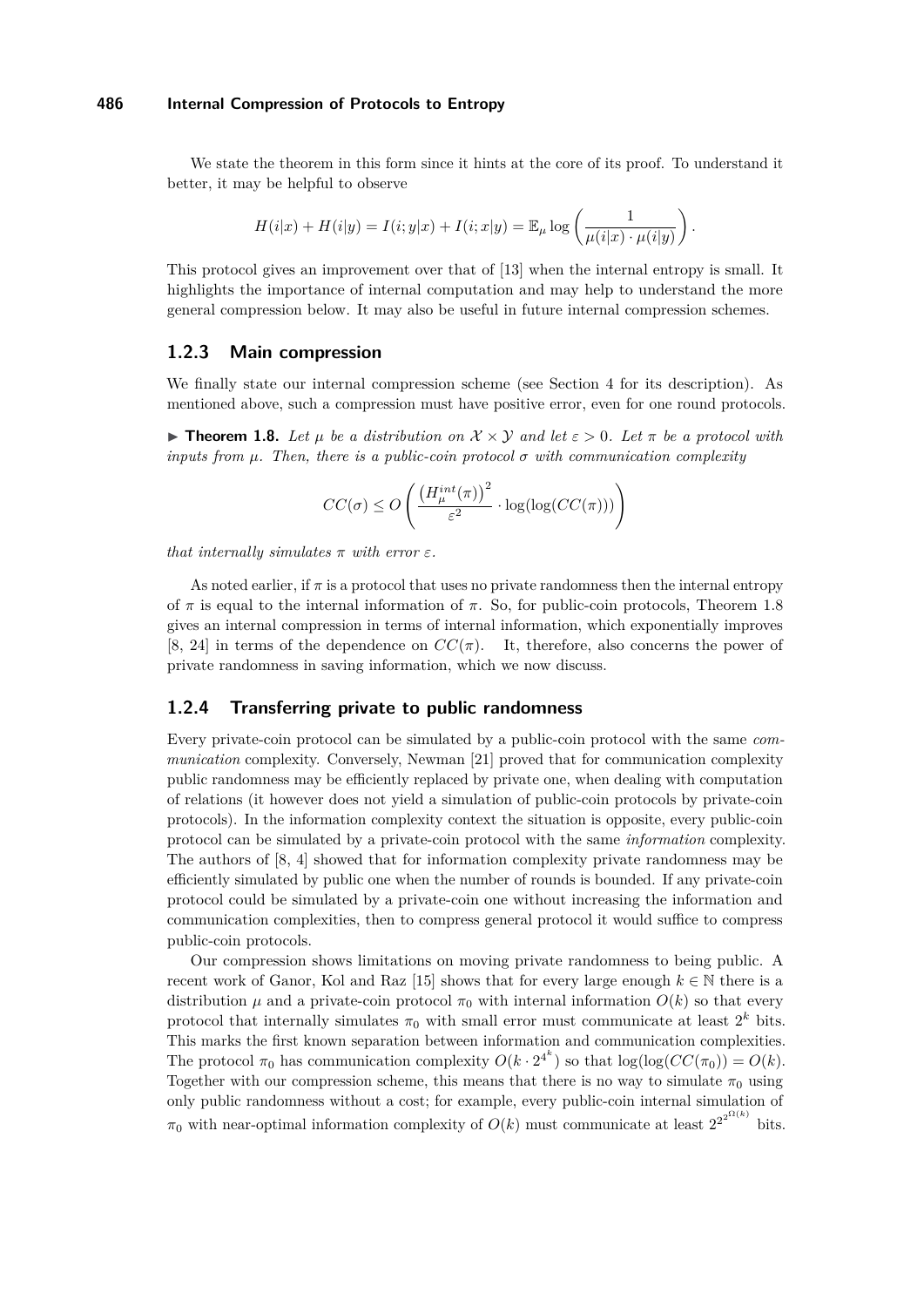# **1.2.5 Discussion of the proof of Theorem [1.8](#page-5-0)**

Compression to internal entropy, as mentioned above, must be done in an internal fashion. Namely, an observer of the conversation (who does not know the inputs nor the private randomness) should not be able to make much sense of it.

The only two compression schemes with this property that were previously known are from [\[2,](#page-12-2) [3\]](#page-12-4). The scheme from [\[3\]](#page-12-4) is not efficient in terms of information complexity so we do not discuss it in detail here. In the scheme from [\[2\]](#page-12-2) the players privately sample a candidate transcript, and they communicate to fix errors. After an error is located, the candidate transcript is modified until converging to the correct transcript. The errors are fixed using the protocol of Feige et al. for finding the first difference, and each error fixing costs about  $log(CC(\pi))$  bits.

The main problem in analyzing their protocol is bounding the number of errors in terms of the internal information. They are able to do so but the cost is quite high and the overall upper bound on the number of errors they show is order<sup>[3](#page-6-0)</sup>  $\sqrt{CC(\pi)I_{\mu}^{int}(\pi)}$ . The authors of [\[8,](#page-13-10) [24\]](#page-13-11) showed that for a deterministic protocol  $\pi$ , the expected number of errors in this scheme decreases<sup>[4](#page-6-1)</sup> to roughly  $I^{int}(\pi)$  which sums up to total communication of order  $I^{int}(\pi) \log (CC(\pi))$  bits.

It is natural to consider a slight variation of this scheme in which the errors are fixed using our protocol from Theorem [1.7,](#page-4-1) instead of the protocol of Feige et al. However, it is not clear that this modified scheme yields the desired result. On a high level, this is because it may be the case that the additional information that is revealed from correcting the mistakes is large, and we do not know how to bound it by the internal information of the simulated protocol.

Our approach is different and starts with the compression of deterministic protocols to external entropy of [\[11\]](#page-13-12). The main idea there is that a deterministic protocol induces a distribution on the leaves of the protocol tree, and that there is always a vertex *u* in the tree with probability mass roughly 1*/*2 (Lemma [2.1](#page-8-0) below). Both players know *u* and they can check if the rectangle<sup>[5](#page-6-2)</sup> it defines contains  $x$  and  $y$  with 2 bits of communication. It can easily be shown that by doing so they (roughly) learn one bit of information. This yields an optimal but external compression (an observer knows *u* as well).

In the internal case, there is no single node that is good for both players. Alice knows a node  $v_a$  and Bob a node  $v_b$ , which are in general arbitrary nodes in the protocol tree. The crux of our protocol is an efficient way for Alice and Bob to learn enough about  $v_a, v_b$  so that at least one of them obtains one bit of information. We show that using Theorem [1.6](#page-4-2) one of them, say Alice, can identify a good vertex *u* to focus on (roughly, *u* is somewhere in between  $v_a, v_b$ ). Using Lemma [1.1](#page-1-0) Alice then tries to internally transmit *u* to Bob. If this transmission succeeds, then, with high probability, Bob learns one bit of information, and if this transmission fails then, with high probability, Alice learns one bit of information. The transmission is indeed internal in that an external observer does not in general learn *u* even when Bob does. The full protocol appears in Section [4.](#page-10-0)

<span id="page-6-0"></span><sup>&</sup>lt;sup>3</sup> On a high level this cost occurs for the following reason: if we denote by  $h(p)$  the entropy of a random bit with bias  $p \in [0,1]$ , then  $h(\frac{1}{2} + \delta) - h(\frac{1}{2})$  is of order  $\delta^2$ . The second power of  $\delta$  yields the square root  $CC(\pi)$  in the analysis.

<span id="page-6-1"></span><sup>&</sup>lt;sup>4</sup> The improvement comes from that  $h(\delta) - h(0)$  is of order  $\delta$ .

<span id="page-6-2"></span><sup>&</sup>lt;sup>5</sup> The set of inputs that reach *u* is a rectangle, that is, it is of the form  $\mathcal{X}' \times \mathcal{Y}' \subset \mathcal{X} \times \mathcal{Y}$ .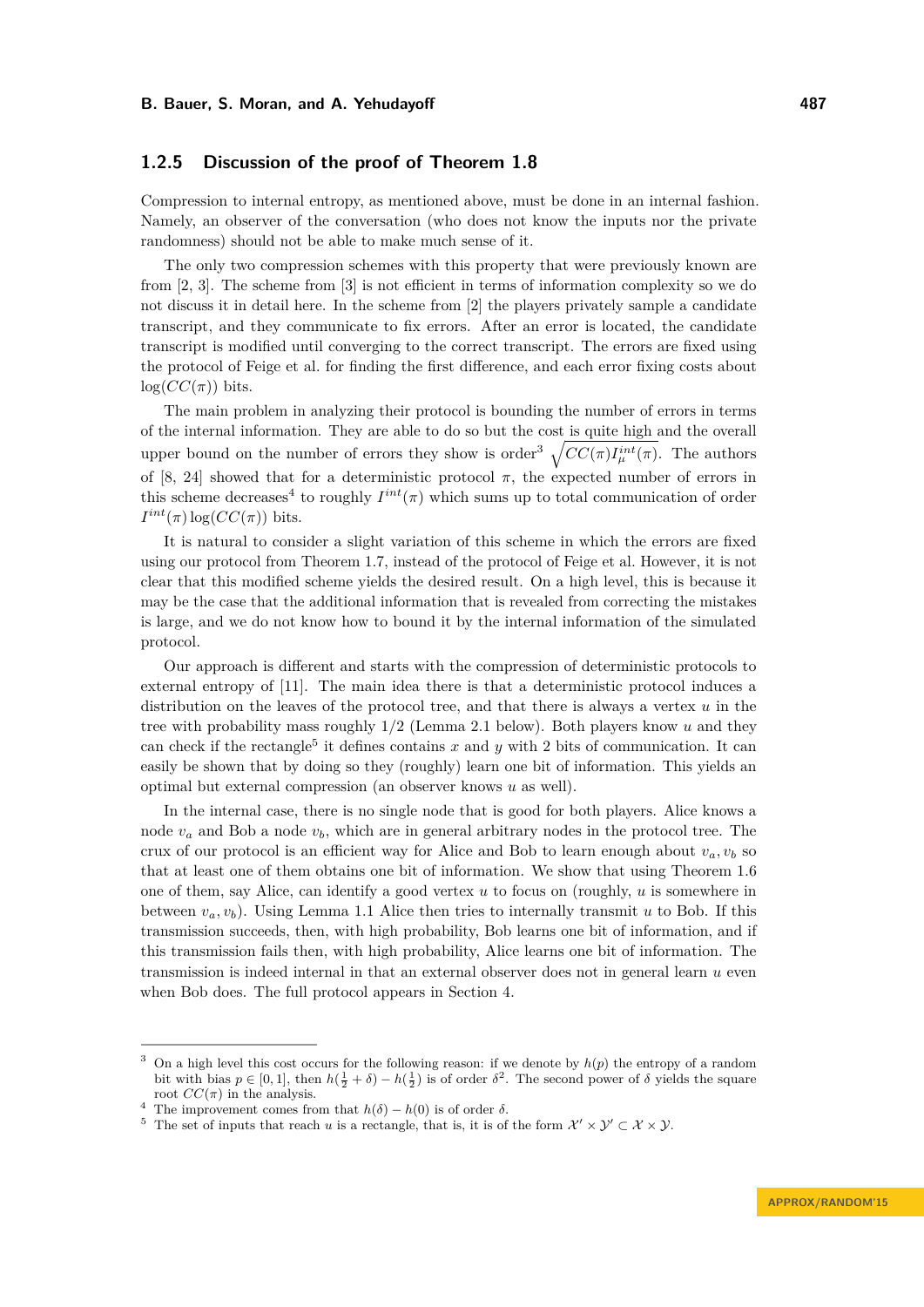# <span id="page-7-0"></span>**2 Definitions and preliminaries**

Logarithms in this text are to the base two. We provide the basic definitions needed for this text. For background and more details on information theory see the book [\[10\]](#page-13-20) and on communication complexity see the book [\[19\]](#page-13-21).

## **2.1 Information theory**

The entropy of a random variable *X* taking values in *U* is defined as

$$
H(X) = \sum_{u \in U} \Pr[X = u] \log(1/\Pr[X = u]).
$$

The entropy of *X* conditioned on *Y* is defined as  $H(X|Y) = H(X, Y) - H(Y)$ . The mutual information between *X, Y* conditioned on *Z* is defined as  $I(X; Y|Z) = H(X|Z) - H(X|Y, Z)$ .

# **2.2 Protocols**

A deterministic communication protocol  $\pi$  with inputs from  $\mathcal{X} \times \mathcal{Y}$  is a rooted directed binary tree with the following structure. Edges are directed from root to leaves. Each internal node in the protocol is owned by either Alice or Bob. For every  $x \in \mathcal{X}$ , each internal node *v* owned by Alice is associated with an edge  $e_{v,x}$  from  $v$  to one of the children of  $v$ . Similarly, for every  $y \in \mathcal{Y}$ , each internal node *v* owned by Bob is associated with an edge  $e_{v,y}$ . On input  $x, y$ , a protocol  $\pi$  is executed by starting at the root and following the unique path defined by  $e_{v,x}, e_{v,y}$  until reaching a leaf. We denote by  $T_{\pi} = T_{\pi}(x, y)$  the leaf reached, which we also call the transcript of  $\pi$  with input  $(x, y)$ . The length of a transcript, denoted  $|T_{\pi}|$ , is the depth of the corresponding leaf.

In a public-coin protocol, Alice and Bob also have access to public randomness *r* that they both know. In a private-coin protocol, Alice has access to a random string  $r_a$ , and Bob has access to a random string  $r_b$ . A general protocol is a protocol which uses both public and private coins. The four random variables  $(x, y)$ ,  $r$ ,  $r_a$ ,  $r_b$  are always assumed independent.

The communication complexity of a deterministic  $\pi$ , denoted by  $\mathsf{CC}(\pi)$ , is the maximum length of a transcript. For general protocols,  $\mathsf{CC}(\pi)$  is defined as the maximum communication complexity over all randomness as well (i.e. over  $x, y, r, r_a, r_b$ ), and  $\mathsf{CC}_{\mu}^{avg}(\pi)$  is the expected length of a transcript over all randomness.

## **2.3 Computation**

A deterministic protocol  $\pi$  externally computes a function  $f : \mathcal{X} \times \mathcal{Y} \to \mathcal{Z}$  if there is a map M so that  $f(x, y) = M(T_\pi(x, y))$  for all x, y. A deterministic protocol  $\pi$  internally computes a function *f* if there are two maps  $M_a, M_b$  so that  $M_a(x, T_\pi(x, y)) = M_b(y, T_\pi(x, y)) = f(x, y)$ for all *x, y*. In the randomized setting, *M* may depends on *r*;  $M_a$  may depend on  $r, r_a$ ;  $M_b$ may depend on  $r, r_b$ ; and the equalities should hold with probability at least  $1 - \varepsilon$  over the distribution of  $r, r_a, r_b$  for all  $x, y$ . In the distributional setting, the probability is taken over *x, y* as well.

#### **2.4 Information and entropy of protocols**

For a distribution  $\mu$  on the inputs, define

$$
I_{\mu}^{int}(\pi) = I(T_{\pi}; X | Y, R, R_b) + I(T_{\pi}; Y | X, R, R_a)
$$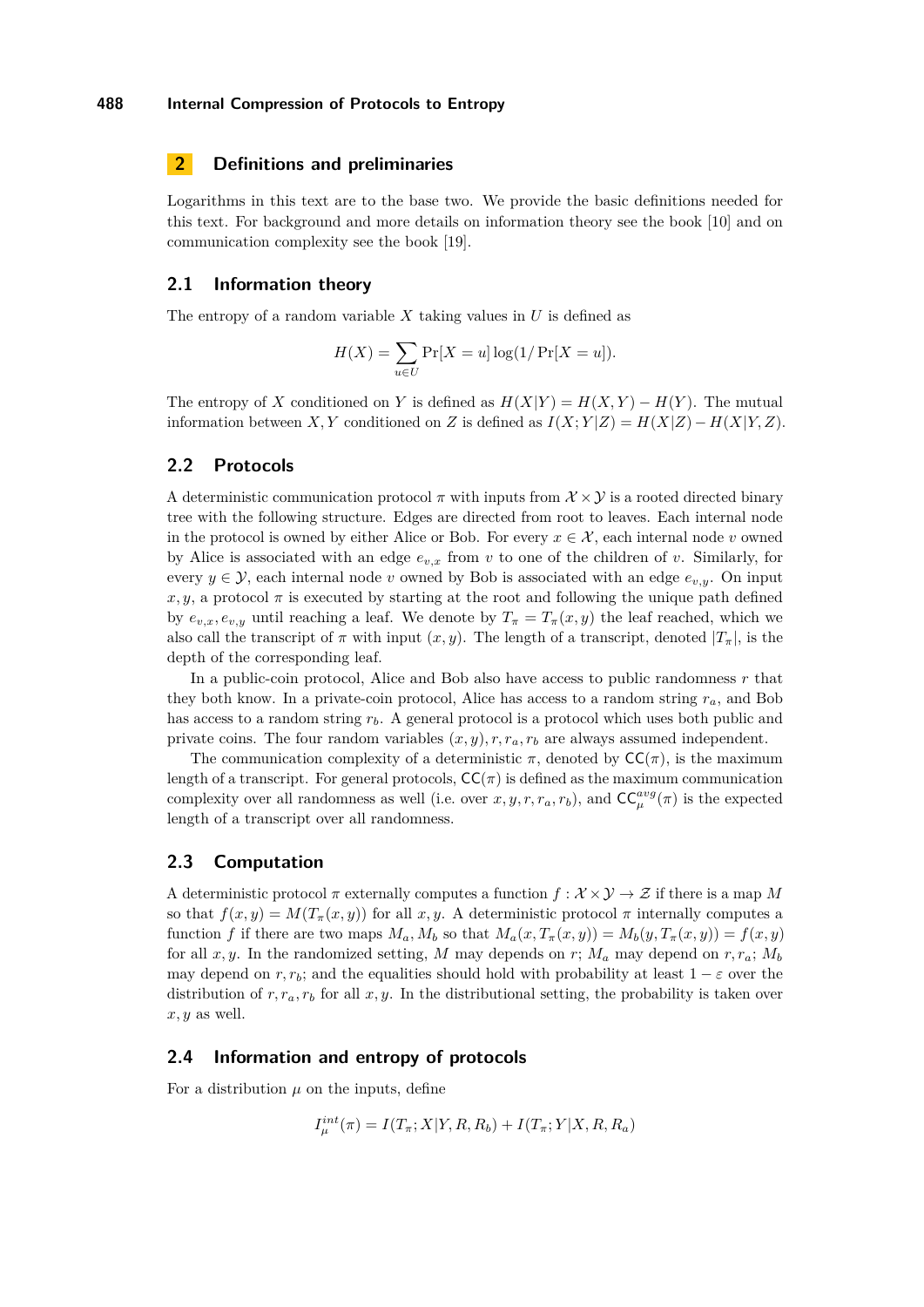and

$$
I_{\mu}^{ext}(\pi) = I(T_{\pi}; X, Y|R).
$$

Similarly, define

$$
H_{\mu}^{int}(\pi) = H(T_{\pi}|Y, R, R_b) + H(T_{\pi}|X, R, R_a)
$$

and

$$
H_{\mu}^{ext}(\pi) = H(T_{\pi}|R).
$$

Note that each of these measures also induce a corresponding complexity measure for functions/relations in the standard way.

#### **2.5 Simulation**

Let  $\pi, \sigma$  be protocols, let  $\mu$  be a distribution on the input space  $\mathcal{X} \times \mathcal{Y}$  and let  $\varepsilon \geq 0$ .

Our goal is defining when  $\sigma$  simulates  $\pi$  with error  $\varepsilon$  in the distributional setting<sup>[6](#page-8-1)</sup>. Namely, probabilities are taken over all randomness of inputs as well as private and public coins.

The randomness in  $\sigma$  is  $s, s_a, s_b$ , and the randomness in  $\pi$  is  $r, r_a, r_b$ . We say that  $\sigma$ externally simulates  $\pi$  with error  $\varepsilon$  if there exists a function  $M = M(T_{\sigma}, s)$  so that the distribution of  $(x, y, (T_{\pi}, r))$  is *ε*-close in  $L_1$  distance to the distribution of  $(x, y, M(T_{\sigma}, s))$ .

We say that  $\sigma$  internally simulates  $\pi$  with error  $\varepsilon$  if there exist functions  $M_a$  =  $M_a(T_\sigma, x, s_a, s)$  and  $M_b = M_b(T_\sigma, y, s_b, s)$  so that the distribution of  $(x, y, (T_\pi, r, r_a))$  is *ε*-close in  $L_1$  distance to the distribution of  $(x, y, M_a)$ , and the distribution of  $(x, y, (T_\pi, r, r_b))$ is  $\varepsilon$ -close in  $L_1$  distance to the distribution of  $(x, y, M_b)$ .

The simulation we present in the proof of Theorem [1.8](#page-5-0) is in fact of a stronger form. In the beginning of  $\sigma$ , Alice and Bob interpret the public randomness as a pair  $s = (r, s')$  and their private randomness as  $s_a = (r_a, s'_a)$  and  $s_b = (r_b, s'_b)$ . They think of  $r, r_a, r_b$  as the fixed randomness of  $\pi$ , and communicate in order to privately compute the fixed transcript  $T_{\pi} = T_{\pi}(x, y, r, r_a, r_b)$ , with error probability (over the remaining randomness *s*', *s*'<sub>a</sub>, *s*'<sub>b</sub>) of at most *ε*.

This stronger type of simulation is sometimes too strong to be useful, as the following example demonstrates. Consider a protocol in which  $x, r_a$  are uniform in  $\{0, 1\}^n$ , and Alice just sends  $x + r_a \in \{0, 1\}^n$  to Bob. The transcript of this protocol is just a random noise, and its external information is indeed zero. It can, indeed, be externally simulated without error by a protocol with zero communication; interpret *s* as a uniform element in  $\{0,1\}^n$ and set  $M(\emptyset, s) = (s, \emptyset)$ . However, every strong simulation of this protocol (as the one in Theorem [1.8](#page-5-0) mentioned above) must communicate many bits. Indeed, the transcript of a strong simulation must reveal the value of  $x + r_a$  to Bob, with high probability. This stronger type of simulation corresponds to internal entropy rather than internal information. In the example above, the internal information is 0 but the internal entropy is *n*.

#### **2.6 Balanced nodes in trees**

We use the following well known lemma (see e.g. [\[19\]](#page-13-21)).

<span id="page-8-0"></span> $\triangleright$  **Lemma 2.1.** Let  $\mu$  be a probability measure on the leaves of a rooted binary tree. The *distribution*  $\mu$  *may be extended to a function on all nodes in the tree by setting*  $\mu(v)$  *to be the µ-probability that a leaf that is a successor of v is chosen. Then, there exists a node u such that either u is a leaf and*  $\mu(u) \geq 2/3$ *, or*  $1/3 \leq \mu(u) \leq 2/3$ *.* 

<span id="page-8-1"></span><sup>6</sup> There is also a natural variant of this definition in the randomized setting but it is not relevant for this text.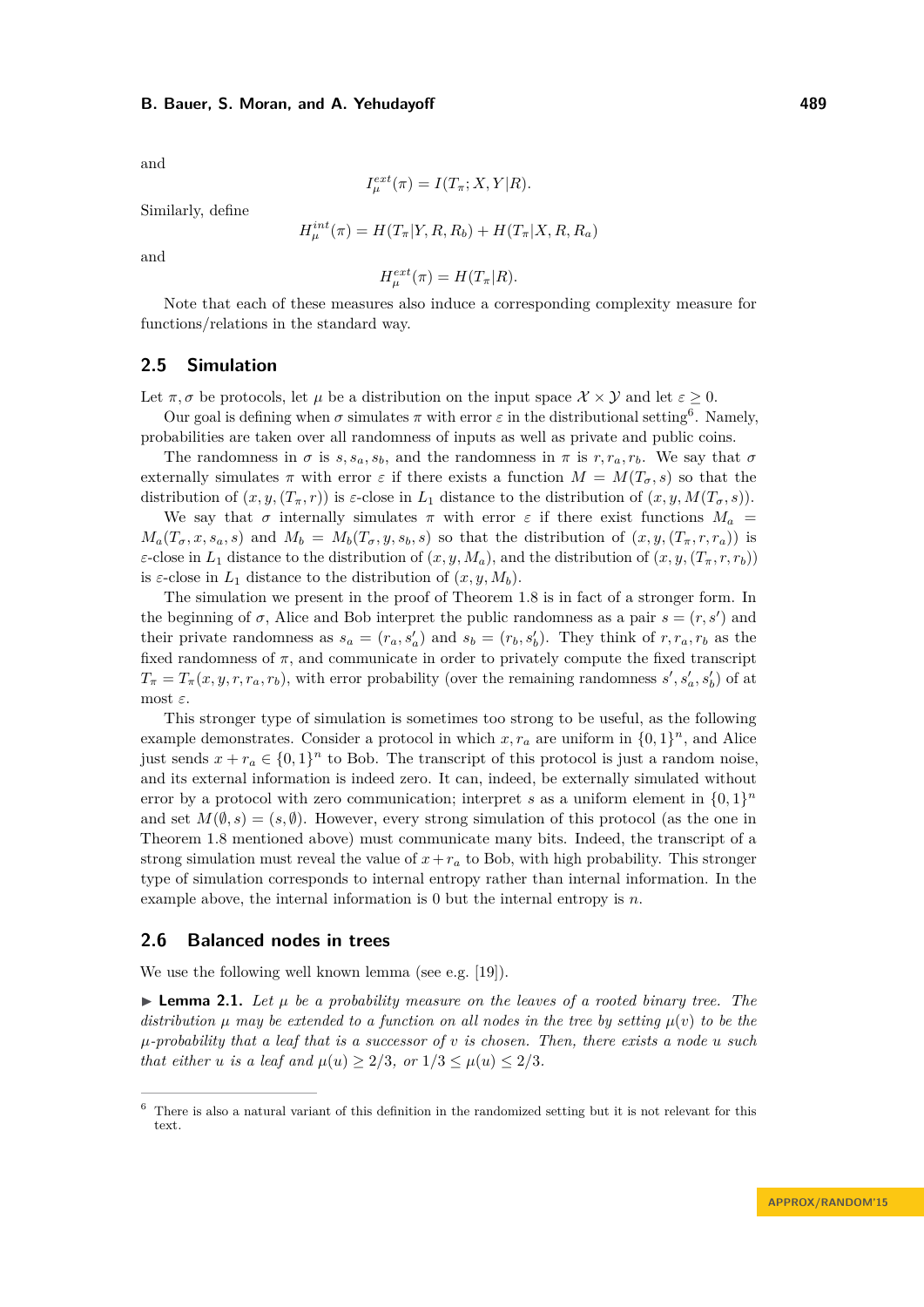#### <span id="page-9-0"></span>**3 Finding the first difference**

**Proof of Theorem [1.7.](#page-4-1)** Denote by  $\mathcal{E}$  the (event) set of inputs  $(x, y)$  so that

$$
\mu(i|x) \cdot \mu(i|y) < 2^{-2h^{int}/\varepsilon}.
$$

By Markov's inequality,

$$
\mu(\mathcal{E}) < \varepsilon/2.
$$

For inputs in E, the protocol may fail. For the rest of the proof, fix  $(x, y) \notin \mathcal{E}$  and set  $i = i(x, y)$ .

The protocol proceeds in iterations indexed by  $t \in \mathbb{N}$ . For every *t*, Alice knows a distribution  $\alpha_t$  on  $[n] \cup \{``equal''\}$  and Bob a distribution  $\beta_t$  on  $[n] \cup \{``equal''\}$  where we use the order  $1 < 2 < \ldots < n <$  "*equal*". It may help to think of the distributions  $\alpha_t$  and  $\beta_t$  as representing Alice and Bob's opinions for what is the first difference, given what they have learned upto iteration *t*. They start with

$$
\alpha_0(j) = \Pr_{\mu}[i = j|x] \text{ and } \beta_0(j) = \Pr_{\mu}[i = j|y], \text{ for all } j.
$$

Iteration *t* starts with Alice knowing  $\alpha_t$  and Bob knowing  $\beta_t$ , and ends with an update of these distributions to  $\alpha_{t+1}, \beta_{t+1}$ . There are  $O(h^{int}/\varepsilon)$  iterations, and the probability of failure in each iteration is at most  $\delta$  for  $\delta = c\varepsilon^2/h^{int}$  for a small constant  $c > 0$ . The union bound implies that the overall error is at most *ε*.

The goal of every iteration is, given  $\alpha_t, \beta_t$ , to construct with probability at least  $1 - O(\delta)$ distributions  $\alpha_{t+1}, \beta_{t+1}$  so that (if they did not stop)

$$
\alpha_{t+1}(i) \geq \alpha_t(i) , \quad \beta_{t+1}(i) \geq \beta_t(i)
$$

and

$$
\alpha_{t+1}(i) \cdot \beta_{t+1}(i) \ge \frac{3}{2} \cdot \alpha_t(i) \cdot \beta_t(i).
$$

This immediately implies that the number of iterations is at most  $O\left(\log\left(\frac{1}{\mu(i|x)\cdot\mu(i|y)}\right)\right)$  $O(h^{int}/\varepsilon)$  since we conditioned on not  $\mathcal E$  and since  $\alpha_t, \beta_t$  are probability distributions so their maximum value is at most 1.

The protocol uses the following subroutine we call  $check(j)$  with error  $\delta$ . It gets as input  $j \in [n] \cup \{``equal''\}$  and with communication  $O(\log(1/\delta))$  it externally outputs "yes" if  $j = i$ and "no" if  $j \neq i$ . This subroutine just uses public randomness<sup>[7](#page-9-1)</sup> to check if  $x_{\leq j} = y_{\leq j}$  and  $x_j \neq y_j$  for  $j \in [n]$  or if  $x = y$  for  $j = "equal".$ 

Iteration *t* is performed as follows:

- **1.** Let  $d_a$  be the maximum integer so that  $\alpha_t({1, 2, \ldots, d_a 1}) < 2/3$  and let  $d_b$  be the maximum integer so that  $\beta_t({1, 2, ..., d_b - 1}) < 2/3$ . Alice knows  $d_a$  and Bob  $d_b$ . Using the protocol from Theorem [1.6,](#page-4-2) with communication  $O(\log(\log(n)/\delta))$  the players find<sup>[8](#page-9-2)</sup> *d* that is between  $d_a, d_b$  with error at most  $\delta$ .
- **2.** If  $\alpha_t(d) > 1/3$  then the players check(*d*) with error *δ*. If the answer is "yes" then they stop and output *d*.

If the answer is "no" then they update  $\alpha_t, \beta_t$  to  $\alpha_{t+1}, \beta_{t+1}$  by conditioning on the event  $([n] \cup "equal") \setminus \{d\}$  and continue to the next iteration.

<span id="page-9-1"></span> $^7\,$  For example, using the standard randomized protocol for equality [\[19\]](#page-13-21).

<span id="page-9-2"></span><sup>&</sup>lt;sup>8</sup> If we represent  $d_a, d_b$  as binary strings of length order  $log(n)$  then to find *d* it suffices to find the first index in which  $d_a, d_b$  differ.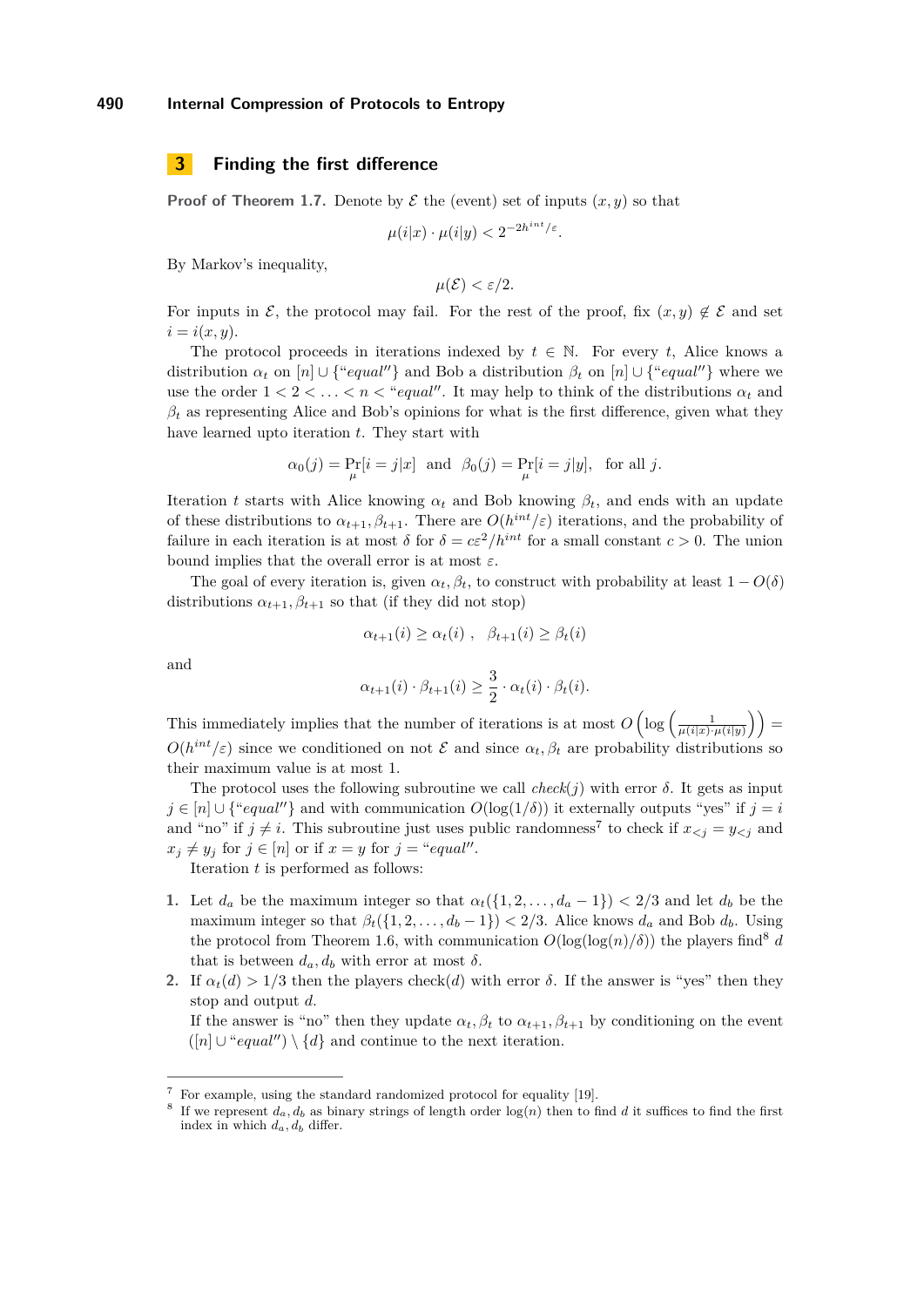- **3.** If  $β_t(d) > 1/3$  then the players check(*d*) with error *δ*. If the answer is "yes" then they stop and output *d*. If the answer is "no" then they update  $\alpha_t, \beta_t$  to  $\alpha_{t+1}, \beta_{t+1}$  by conditioning on the event  $([n] \cup "equal") \setminus \{d\}$  and continue to the next iteration.
- **4.** The players check using public randomness with error  $\delta$  if  $x_{< d} = y_{< d}$ . If the answer is "yes" then they update  $\alpha_t, \beta_t$  to  $\alpha_{t+1}, \beta_{t+1}$  by conditioning on the event  ${d, d+1, \ldots, n} \cup {``equal''}$  and continue to the next iteration. If the answer is "no" then they update  $\alpha_t, \beta_t$  to  $\alpha_{t+1}, \beta_{t+1}$  by conditioning on the event  $\{1, 2, \ldots, d-1\}$  and continue to the next iteration.

We analyse the correctness step by step assuming that no error occurred (we have already bounded the probability of error):

- **1.** The players found *d* that is between  $d_a, d_b$ .
- **2.** If  $\alpha_t(d) > 1/3$  and the players output *d* then indeed the output is correct. If  $\alpha_t(d) > 1/3$ and the players do not output *d* then  $d \neq i$  which means that

$$
\alpha_{t+1}(i) = \frac{\alpha_t(i)}{1 - \alpha_t(d)} > \frac{\alpha_t(i)}{2/3}
$$

and  $\beta_{t+1}(i) \geq \beta_t(i)$ .

- **3.** As in previous case.
- **4.** If the players reached here then  $\alpha_t(d), \beta_t(d) \leq 1/3$ . Assume without loss of generality that  $d_a \leq d_b$ . The proof in the other case is similar.

If  $x_{< d} = y_{< d}$  then  $i \geq d \geq d_a$ . This implies that  $\beta_{t+1}(i) \geq \beta_t(i)$ . By choice,

$$
\alpha_t(\{d, d+1, \ldots, n\}) = \alpha_t(d) + 1 - \alpha_t(\{1, \ldots, d\}) \le \frac{1}{3} + \frac{1}{3} \le \frac{2}{3},
$$

which implies  $\alpha_{t+1}(i) \geq 3\alpha_t(i)/2$ .

If  $x_{< d} \neq y_{< d}$  then  $i < d \leq d_b$ . This implies that  $\alpha_{t+1}(i) \geq \alpha_t(i)$ . By choice,

$$
\beta_t(\{1, 2, \dots, d-1\}) \le \frac{2}{3},
$$

which implies  $\beta_{t+1}(i) \geq 3\beta_t(i)/2$ .

# <span id="page-10-0"></span>**4 Internal compression**

**Proof of Theorem [1.8.](#page-5-0)** Let  $x, y$  be the inputs to  $\pi$ , let  $r$  be the public randomness, and let  $r_a, r_b$  be the private randomness. The first observation is that

$$
H^{int} = H_{\mu}^{int}(\pi) = \mathbb{E}_{x,y,r,r_a,r_b} \log \left( \frac{1}{\mu(T_{\pi}|x,r,r_a) \cdot \mu(T_{\pi}|y,r,r_b)} \right),
$$

where here  $T_{\pi} = T_{\pi}(x, y, r, r_a, r_b)$ . Denote by  $\mathcal E$  the event (i.e. set of  $(x, y, r, r_a, r_b)$ ) that

$$
\mu(T_{\pi}|x, r, r_a) \cdot \mu(T_{\pi}|y, r, r_b) < 2^{-2H^{int}/\varepsilon}.
$$

By Markov's inequality,

$$
\Pr(\mathcal{E}) < \varepsilon/2.
$$

When E occurs, the protocol  $\sigma$  may fail. For the rest of the proof, fix  $(x, y, r, r_a, r_b) \notin \mathcal{E}$  and set  $T_{\pi} = T_{\pi}(x, y, r, r_a, r_b)$ .

The protocol  $\sigma$  proceeds in iterations indexed by  $t \in \mathbb{N}$ . The starting point of every iteration is a distribution  $\alpha_t$  on leaves of  $\pi$  that Alice knows and a distribution  $\beta_t$  on the

$$
\blacktriangleleft
$$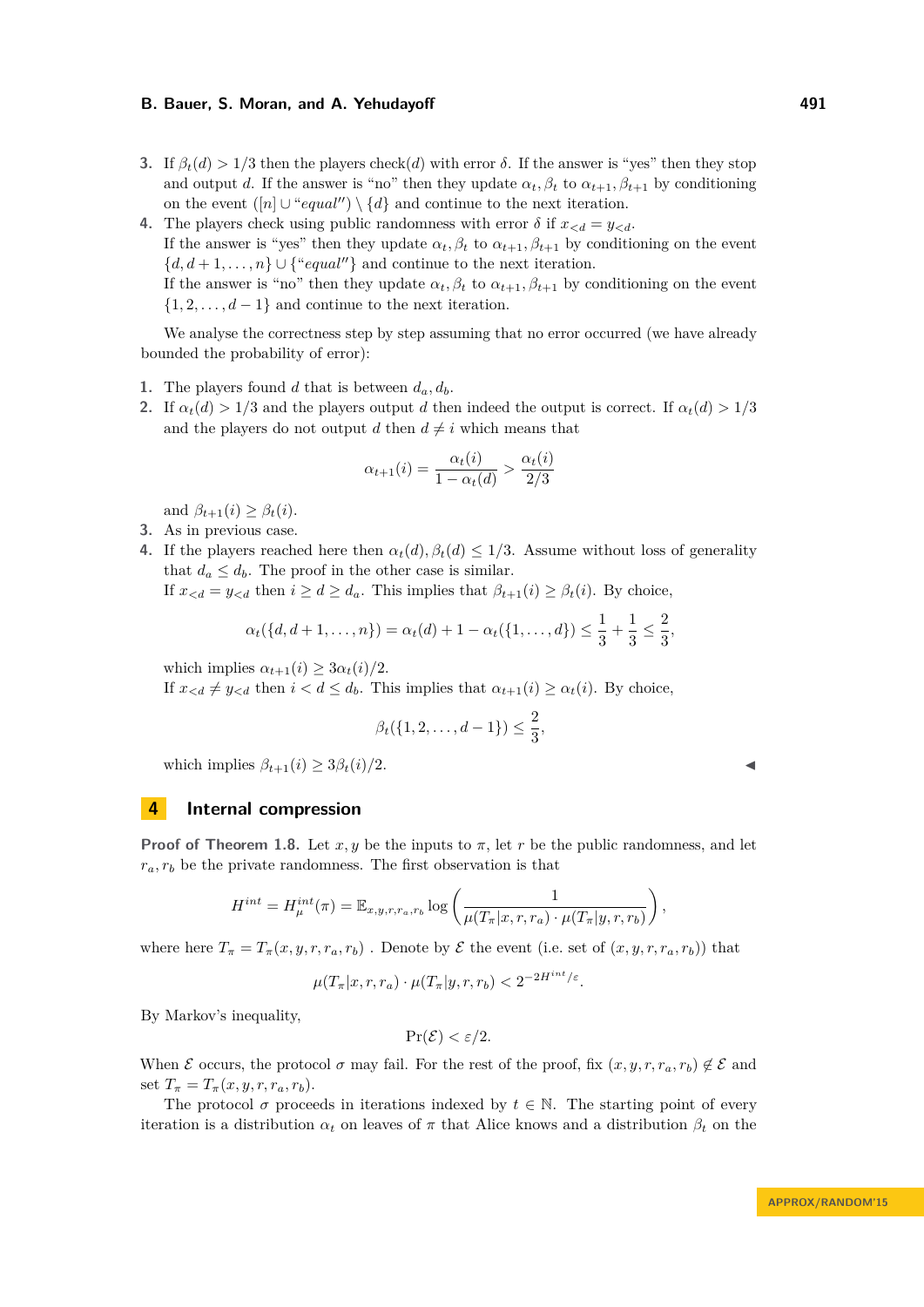leaves of  $\pi$  that Bob knows. These distributions reflect the current perspective of the players after the communication so far. The first distributions are

$$
\alpha_0(v) = \Pr[v|x, r, r_a]
$$
 and  $\beta_0(v) = \Pr[v|y, r, r_b]$ 

for all leaves *v* of the protocol tree (the probability in  $\alpha_0$  for example is over Bob's randomness). The goal of every iteration is to construct with probability at least  $1-\delta$  distributions  $\alpha_{t+1}, \beta_{t+1}$ so that

$$
\alpha_{t+1}(T_{\pi}) \ge \alpha_t(T_{\pi}), \quad \beta_{t+1}(T_{\pi}) \ge \beta_t(T_{\pi})
$$

and

$$
\alpha_{t+1}(T_{\pi}) \cdot \beta_{t+1}(T_{\pi}) \ge \frac{3}{2} \cdot \alpha_t(T_{\pi}) \cdot \beta_t(T_{\pi}).
$$

The number of iterations is set to be at most

$$
O(\log(2^{2H^{int}/\varepsilon})) = O(H^{int}/\varepsilon),
$$

and the communication complexity of each iteration is at most

$$
O\left(\log\left(\frac{\log(CC(\pi))}{\delta}\right) + \frac{H^{int}}{\varepsilon} + \log(1/\delta)\right).
$$

Thus, setting  $\delta = c\varepsilon^2/H^{int}$  for some small constant  $c > 0$ , the union bound implies the overall bound on the error.

Here is how iteration *t* is performed:

- **1.** Alice finds a vertex  $v_a$  promised by Lemma [2.1](#page-8-0) with  $\alpha_t$ , and Bob finds  $v_b$  promised by Lemma [2.1](#page-8-0) with  $\beta_t$ . Denote  $d_a = depth(v_a)$  and  $d_b = depth(v_b)$ .
- **2.** Using the protocol from Lemma [1.6,](#page-4-2) with communication  $O(\log(\log(CC(\pi))/\delta))$  the players find<sup>[9](#page-11-0)</sup> *d* that is between  $d_a, d_b$  with error  $\delta/2$ .
- **3.** If  $d_a > d_b$ , the players do the following: Let *u* be the ancestor of  $v_a$  at depth *d* and let *U* be the set of nodes of depth *d* of *π* . Using the protocol from Lemma [1.1](#page-1-0) Alice sends *u* to Bob. They use this protocol with error parameter  $\delta/2$ , where Alice's input is *u* and Bob's input is the distribution  $\beta_t$  induced on *U*.

If this stage takes more than  $O((H^{int}/\varepsilon) + \log(1/\delta))$  bits, then the players abort.

- At the end of this stage, either Bob thinks<sup>[10](#page-11-1)</sup> he knows  $u$  as well or they have aborted.
- $\blacksquare$  If Bob thinks he knows *u* there are two options:
	- If *u* is a leaf then the players stop and internally output *u*.
	- Otherwise, the players set  $\alpha_{t+1} = \alpha_t$  and  $\beta_{t+1}$  to be the distribution  $\beta_t$  conditioned on passing through *u*.
- Otherwise, the players aborted and they set  $\beta_{t+1} = \beta_t$  and  $\alpha_{t+1}$  to be the distribution *α<sup>t</sup>* conditioned on not passing through *u*.
- **4.** When  $d_a < d_b$ , the players exchange roles.

We now analyse the performance in iteration *t*. For this, we assume that no error occurred. That is, that the protocols from Theorem [1.6](#page-4-2) and Lemma [1.1](#page-1-0) gave the desired result (this happens with probability at least  $1 - \delta$ ). The analysis follows the outline of the protocol:

<span id="page-11-0"></span><sup>&</sup>lt;sup>9</sup> Represent  $d_a, d_b$  as binary strings of length roughly log(*CC*).

<span id="page-11-1"></span><sup>&</sup>lt;sup>10</sup> There is some small probability that Bob holds some  $u' \neq u$  but he still thinks he knows *u*.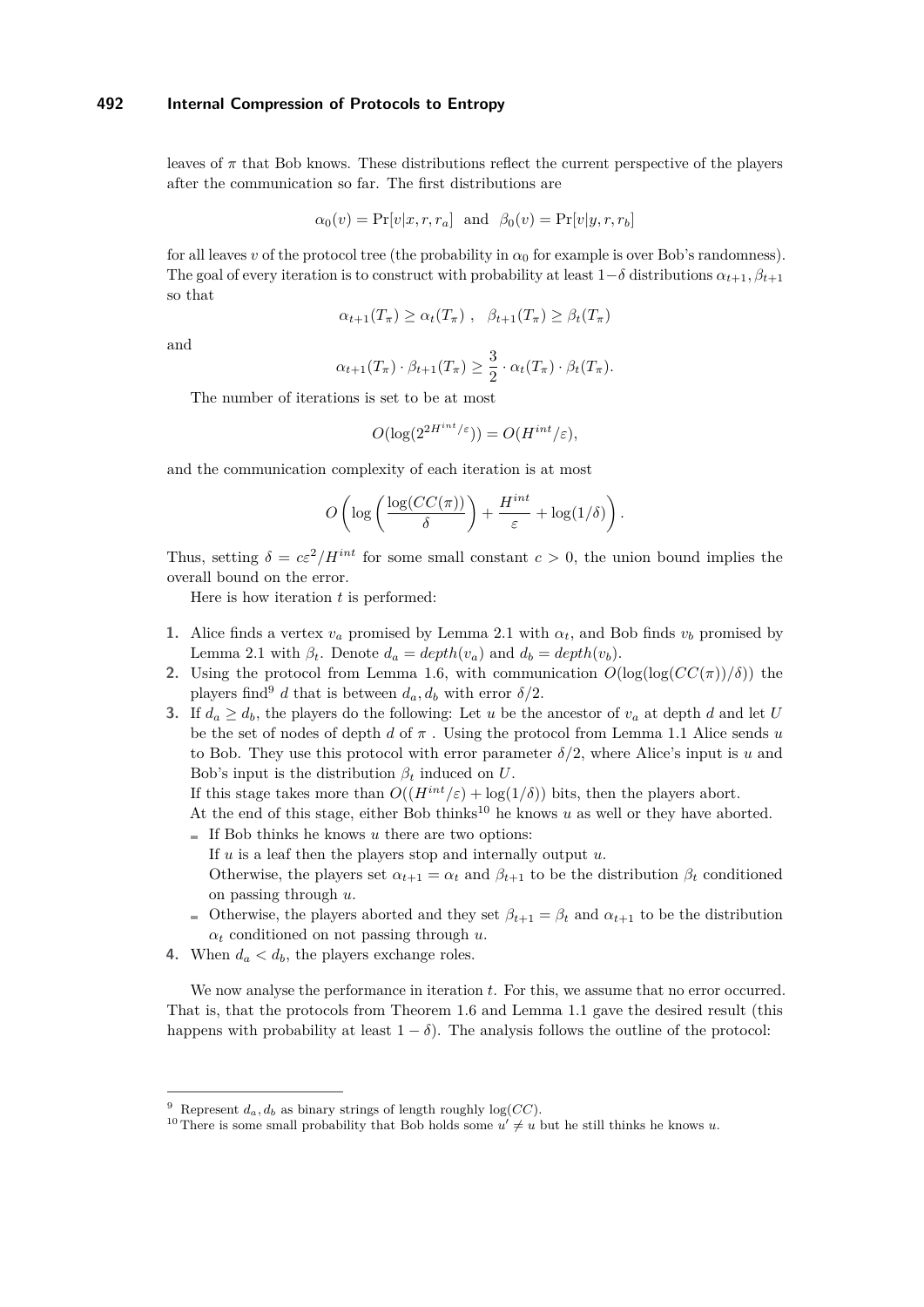- 1. Lemma [2.1](#page-8-0) says that there are always such nodes  $v_a, v_b$ .
- 2. the players find *d* that is between  $d_a, d_b$ .
- **3.** We distinguish between two cases:

**Bob thinks he knows** *u*: This means that  $\beta_t(u) > 0$  and so  $(y, r_b)$  is in the rectangle defined by *u*. Thus,  $((x, r_a), (y, r_b))$  is in the rectangle defined<sup>[11](#page-12-6)</sup> by *u*, which implies that  $T_{\pi}$  is a successor of *u*.

If *u* is a leaf then indeed  $T_{\pi} = u$ .

Otherwise, there are two cases:

The first is when  $v_b$  is an ancestor of *u*. In this case,  $v_b$  is not a leaf,  $\beta_t(v_b) \geq \beta_t(u)$ and

$$
\beta_{t+1}(T_{\pi}) = \frac{\beta_t(T_{\pi})}{\beta_t(u)} \geq \frac{\beta_t(T_{\pi})}{\beta_t(v_b)} \geq \frac{\beta_t(T_{\pi})}{2/3}.
$$

The second is when  $v_b$  is not an ancestor of *u*. In this case,  $\beta_t(u) \leq 1 - \beta_t(v_b) \leq 2/3$ and

$$
\beta_{t+1}(T_{\pi}) = \frac{\beta_t(T_{\pi})}{\beta_t(u)} \ge \frac{\beta_t(T_{\pi})}{2/3}
$$

*.*

**Bob does not think he knows**  $u$ : Since we assumed  $\mathcal{E}$  does not occur, if  $u$  is an ancestor of  $T_{\pi}$  then

$$
\beta_t(u) \ge \beta_t(T_\pi) \ge \beta_0(T_\pi) \ge 2^{-2H^{int}/\varepsilon}.
$$

Since the players aborted (we ignore possibility of error), this means that *u* is not an ancestor of  $T_{\pi}$ . Since *u* is an ancestor of  $v_a$ ,  $\alpha_t(u) \geq \alpha_t(v_a) \geq 1/3$ . Thus, by choice,

$$
\alpha_{t+1}(T_{\pi}) = \frac{\alpha_t(T_{\pi})}{1 - \alpha_t(u)} \ge \frac{\alpha_t(T_{\pi})}{1 - \alpha_t(v_u)} \ge \frac{\alpha_t(T_{\pi})}{2/3}.
$$

**4.** When  $d_a < d_b$ , the proof is similar.

**Acknowledgments.** We thank Anup Rao for helpful conversations. We also thank Makrand Sinha and anonymous referees for comments on an earlier version of this text.

#### **References**

- <span id="page-12-3"></span>**1** Ziv Bar-Yossef, T. S. Jayram, Ravi Kumar, and D. Sivakumar. An information statistics approach to data stream and communication complexity. *J. Comput. Syst. Sci.*, 68(4):702– 732, 2004.
- <span id="page-12-2"></span>**2** Boaz Barak, Mark Braverman, Xi Chen, and Anup Rao. How to compress interactive communication. *SIAM J. Comput.*, 42(3):1327–1363, 2013.
- <span id="page-12-4"></span>**3** Mark Braverman. Interactive information complexity. In *STOC*, pages 505–524, 2012.
- <span id="page-12-5"></span>**4** Mark Braverman and Ankit Garg. Public vs private coin in bounded-round information. In *ICALP (1)*, pages 502–513, 2014.
- <span id="page-12-0"></span>**5** Mark Braverman and Anup Rao. Information equals amortized communication. In *FOCS*, pages 748–757, 2011.
- <span id="page-12-1"></span>**6** Mark Braverman, Anup Rao, Omri Weinstein, and Amir Yehudayoff. Direct product via round-preserving compression. In *ICALP (1)*, pages 232–243, 2013.

<span id="page-12-6"></span><sup>&</sup>lt;sup>11</sup> For any fixed public string *r*, the set of all  $(x, r_a)$ ,  $(y, r_b)$  for which  $T_\pi(x, r_a, y, r_b)$  is a descendent of *u* with a positive probability is a rectangle.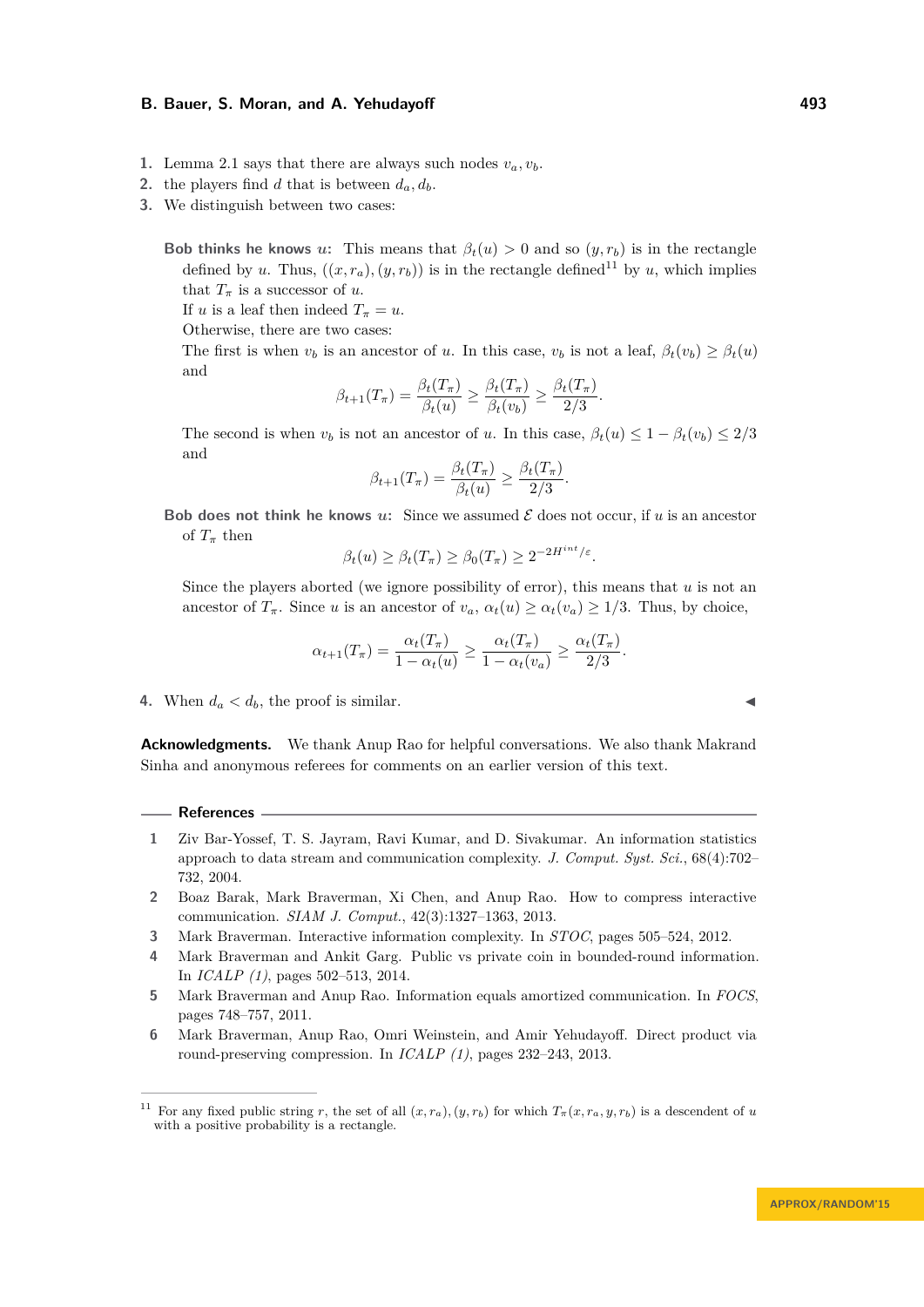- <span id="page-13-5"></span>**7** Mark Braverman, Anup Rao, Omri Weinstein, and Amir Yehudayoff. Direct products in communication complexity. In *FOCS*, pages 746–755, 2013.
- <span id="page-13-10"></span>**8** Joshua Brody, Harry Buhrman, Michal Koucký, Bruno Loff, Florian Speelman, and Nikolay K. Vereshchagin. Towards a reverse newman's theorem in interactive information complexity. In *IEEE Conference on Computational Complexity*, pages 24–33, 2013.
- <span id="page-13-7"></span>**9** Amit Chakrabarti, Yaoyun Shi, Anthony Wirth, , and Andrew Yao. Informational complexity and the direct sum problem for simultaneous message complexity. *Proceedings of the 42nd Annual IEEE Symposium on Foundations of Computer Science*, pages 270–278, 2001.
- <span id="page-13-20"></span>**10** Thomas M. Cover and Joy A. Thomas. *Elements of Information Theory*. Wiley Interscience, 2006.
- <span id="page-13-12"></span>**11** Martin Dietzfelbinger and Henning Wunderlich. A characterization of average case communication complexity. *Inf. Process. Lett.*, 101(6):245–249, 2007.
- <span id="page-13-0"></span>**12** R. M. Fano. The transmission of information. Technical Report 65, Research Laboratory for Electronics, MIT, Cambridge, MA, USA, 1949.
- <span id="page-13-16"></span>**13** Uriel Feige, David Peleg, Prabhakar Raghavan, and Eli Upfal. Computing with noisy information. *SIAM Journal on Computing*, 23(5):1001–1018, 1994.
- <span id="page-13-13"></span>**14** Abbas El Gamal and Alon Orlitsky. Interactive data compression. *2013 IEEE 54th Annual Symposium on Foundations of Computer Science*, 0:100–108, 1984.
- <span id="page-13-19"></span>**15** Anat Ganor, Gillat Kol, and Ran Raz. Exponential separation of information and communication. *Electronic Colloquium on Computational Complexity*, 2014.
- <span id="page-13-4"></span>**16** Prahladh Harsha, Rahul Jain, David A. McAllester, and Jaikumar Radhakrishnan. The communication complexity of correlation. *IEEE Transactions on Information Theory*, 56(1):438–449, 2010.
- <span id="page-13-1"></span>**17** David A. Huffman. A method for the construction of minimum-redundancy codes. *Proceedings of the IRE*, 40(9):1098–1101, September 1952.
- <span id="page-13-8"></span>**18** Gillat Kol, Shay Moran, Amir Shpilka, and Amir Yehudayoff. Direct sum fails for zero error average communication. In *ITCS*, pages 517–522, 2014.
- <span id="page-13-21"></span>**19** Eyal Kushilevitz and Noam Nisan. *Communication complexity*. Cambridge University Press, 1997.
- <span id="page-13-15"></span>**20** Alon Orlitsky Moni Naor and Peter Shor. Three results on interactive communication. *Information Theory, IEEE Transactions on*, 39(5):1608–1615, Sep 1993.
- <span id="page-13-18"></span>**21** Ilan Newman. Private vs. common random bits in communication complexity. *Inf. Process. Lett.*, 39(2):67–71, 1991.
- <span id="page-13-14"></span>**22** Alon Orlitsky. Average-case interactive communication. *Information Theory, IEEE Transactions on*, 38(5):1534–1547, Sep 1992.
- <span id="page-13-9"></span>**23** Alon Orlitsky and Abbas El Gamal. Average and randomized communication complexity. *IEEE Transactions on Information Theory*, 36(1):3–16, 1990.
- <span id="page-13-11"></span>**24** Denis Pankratov. *Direct sum questions in classical communication complexity*. PhD thesis, University of Chicago, 2012.
- <span id="page-13-6"></span>**25** C.E. Shannon. A mathematical theory of communication. *Bell System Technical Journal*, 27:379–423, 623–656, 1948.
- <span id="page-13-3"></span>**26** David Slepian and Rahul Jack K. Wolf. Noiseless coding of correlate information sources. *IEEE Transactions on Information Theory*, 19(4), July 1973.
- <span id="page-13-17"></span>**27** Emanuele Viola. The communication complexity of addition. In *SODA*, pages 632–651, 2013.
- <span id="page-13-2"></span>**28** Andrew Chi-Chih Yao. Some complexity questions related to distributive computing (preliminary report). In *STOC*, pages 209–213, 1979.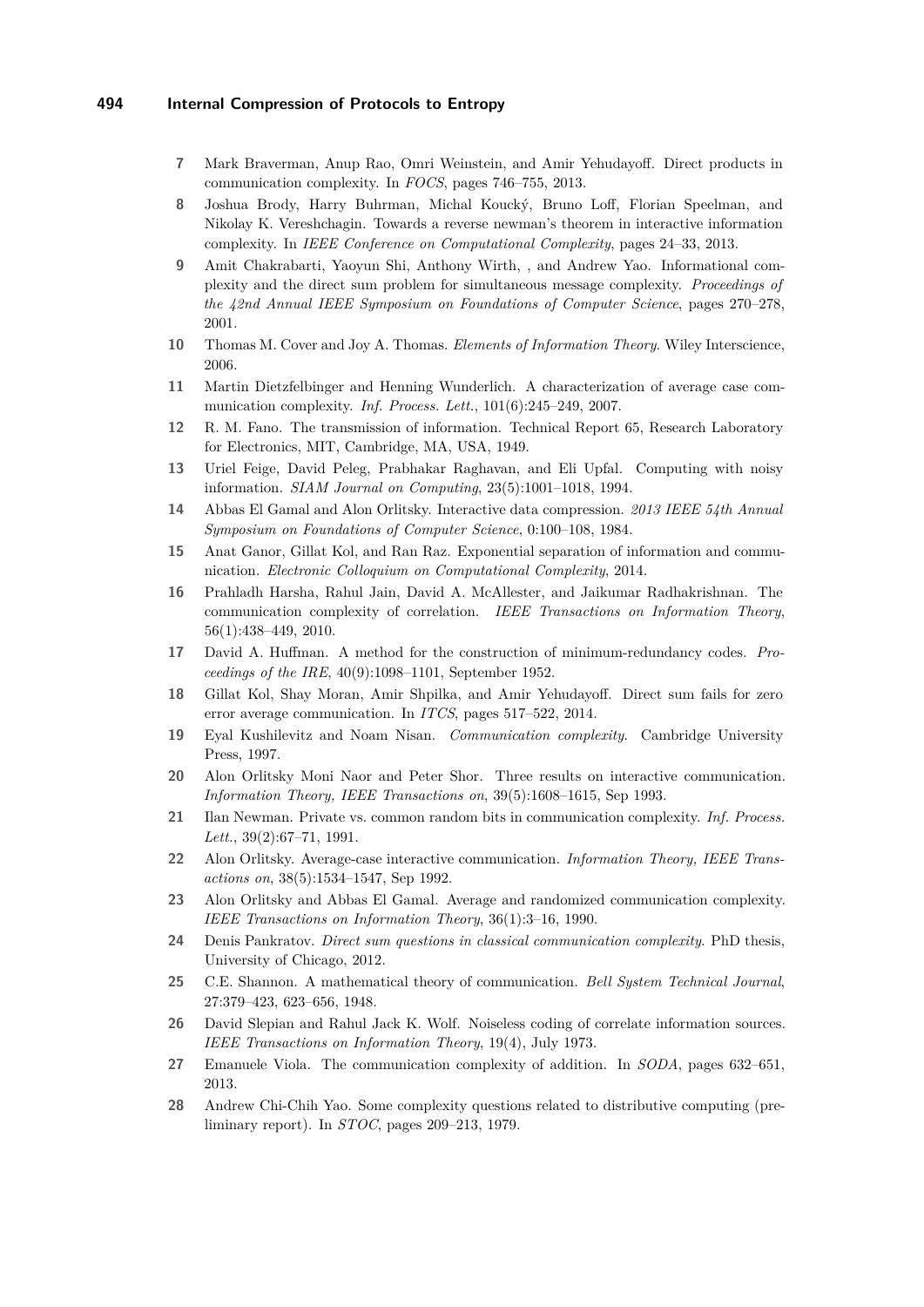# **A Appendix**

# <span id="page-14-1"></span>**A.1 Internal deterministic computation is also external**

**Proof of Proposition [1.2.](#page-2-0)** There are maps  $M_a$ ,  $M_b$  so that for all  $x, y$ ,

$$
M_a(x, T_{\pi}(x, y)) = M_b(y, T_{\pi}(x, y)) = f(x, y).
$$

Fix some rectangle  $\rho = \{(x, y) : T_\pi(x, y) = T_\pi(x_0, y_0)\}.$  For every  $(x, y) \in \rho$ , we know  $M_a(x, \rho) = f(x, y) = f(x, y_0)$ , and similarly  $M_b(y_0, \rho) = f(x, y_0) = f(x_0, y_0)$ . Therefore, *f* is constant on  $\rho$  and we can define  $M(\rho) = f(x_0, y_0)$ .

#### <span id="page-14-2"></span>**A.2 Information lower bounds errorless simulation**

**Proof of Claim [1.3.](#page-2-1)** The external case: Let  $\sigma$  be a protocol that externally simulated  $\pi$ without error. By definition of simulation, there exists a function  $M$  so that for all  $(x, y)$  so that  $\mu(x, y) > 0$ , it holds that  $p_{\sigma} = p_{\pi}$ , where  $p_{\sigma}$  is the distribution of  $M(T_{\sigma}, s)$  and  $p_{\pi}$  is that of  $(T_\pi, r)$ . Thus,

$$
CC_{\mu}^{avg}(\sigma) \ge I_{\mu}^{ext}(\sigma)
$$
\n
$$
= I(T_{\sigma}; X, Y|S)
$$
\n
$$
= I(T_{\sigma}, S; X, Y)
$$
\n
$$
\ge I(M(T_{\sigma}, S); X, Y)
$$
\n
$$
= I(T_{\pi}, R; X, Y)
$$
\n
$$
= I(T_{\pi}; X, Y|R)
$$
\n
$$
= I(T_{\pi}; X, Y|R)
$$
\n
$$
= I_{\mu}^{ext}(\pi).
$$
\n(R is independent of (X, Y))

The internal case: similarly to the external case,

$$
CC_{\mu}^{avg}(\sigma) \ge I_{\mu}^{ext}(\sigma)
$$
  
\n
$$
\ge I_{\mu}^{int}(\sigma)
$$
  
\n
$$
= I(T_{\sigma}, S, S_{b}; X|Y) + I(T_{\sigma}, S, S_{a}; Y|X)
$$
  
\n
$$
\ge I(M_b(T_{\sigma}, Y, S, S_b); X|Y) + I(M_a(T_{\sigma}, X, S, S_a); Y|X)
$$
  
\n
$$
= I(T_{\pi}, R, R_b; X|Y) + I(T_{\pi}, R, R_a; Y|X)
$$
  
\n
$$
= I_{\mu}^{int}(\pi).
$$

# <span id="page-14-0"></span>**A.3 Transmission**

**Proof of Lemma [1.1.](#page-1-0)** The players interpret the public randomness as boolean random hash functions on *U*. The protocol proceeds in iterations indexed by  $t \in \mathbb{N}$ . In iteration  $t = 0$ , the following is performed:

**1.** Alice sends  $k = \lfloor \log(1/\varepsilon) \rfloor + 2$  hash values of  $u_a$  to Bob.

**2.** Bob computes the set

$$
S_0 = \{ u \in U : \mu(u) \in (1/2, 1] \}.
$$

He compares every element of  $S_0$  to the  $k$  hash values he received. He deletes every  $s \in S_0$  that does not agree with at least one of these *k* hash values. Denote by  $S'_0$  the set *S*<sup>0</sup> after this deletion.

J